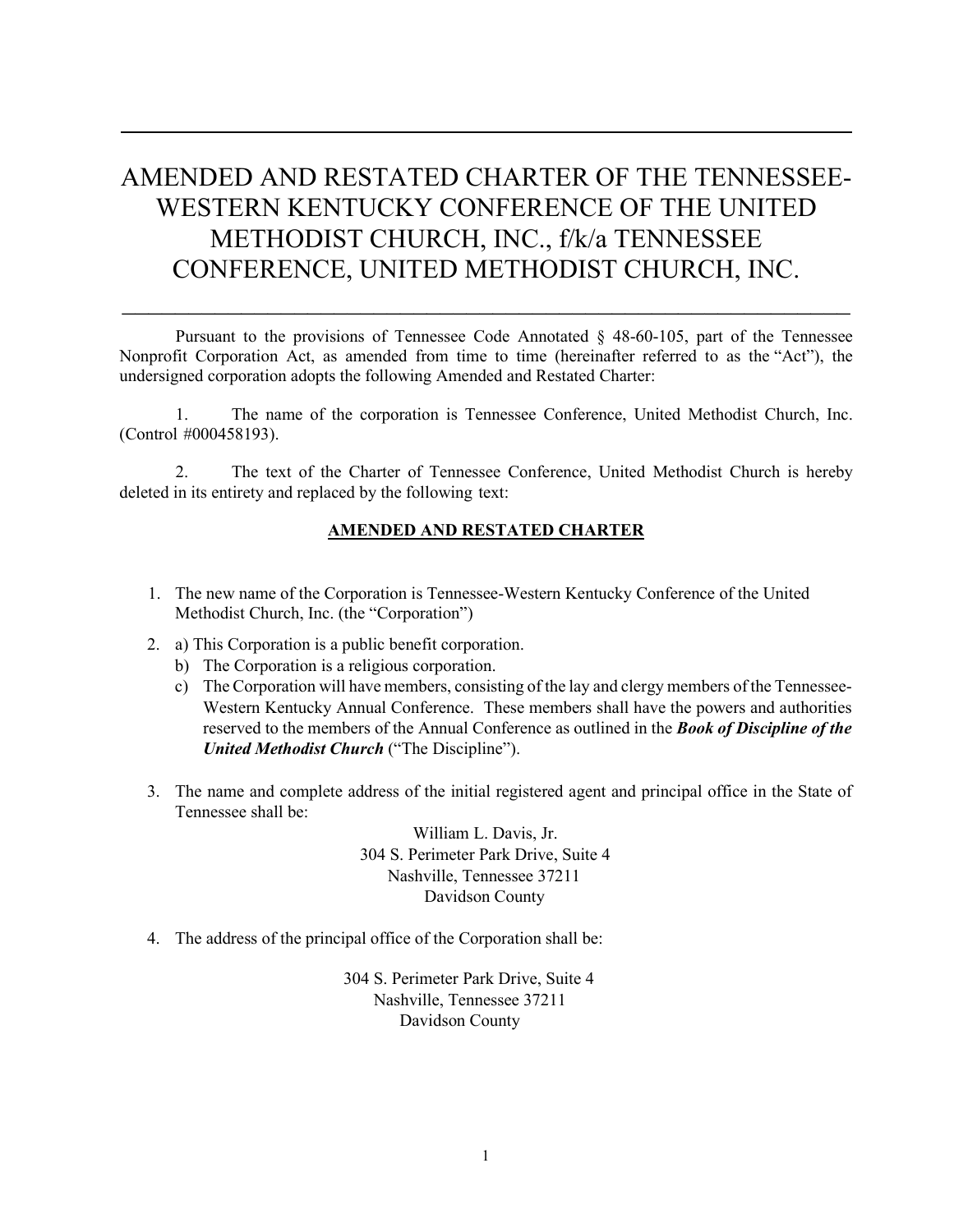- 5. The Corporation is not for profit.
- 6. This document is to be effective upon filing with the Tennessee Secretary of State.
- 7. The duration of the Corporation is perpetual.
- 8. If for any reason the Corporation shall be dissolved, abandoned, discontinued, or cease to exist as a legal entity and its Charter shall expire or be terminated, upon dissolution of the Corporation, after paying or making provisions for payment of all the liabilities of the Corporation, the title to all assets of the Corporation shall be vested and become the property of the Southeastern Jurisdictional Conference of The United Methodist Church, Inc., pursuant to The Discipline, and if the Southeastern Jurisdictional Conference of The United Methodist Church, Inc. should not be in existence, then to any successor United Methodist organization as shall at the time qualify as an exempt organization or organizations under  $\S$  501(c)(3) of the Internal Revenue Code of 1954, as amended from time to time, and if there are no successor United Methodist organization, then all assets of the Corporation shall be disposed of strictly and exclusively for either charitable, education, religious or scientific purposes to a corporation as shall at the time qualify as an exempt organization or organizations under  $\S 501(c)(3)$  of the Internal Revenue Code of 1954, as amended from time to time, or the corresponding provision of any future United States Internal Revenue Code, or to the Federal, State or Local government for exclusive public purpose. Provisions for dissolution, abandonment, discontinuance or cessation shall comply fully with the requirements of The Discipline.
- 9. The Corporation is organized for the following purposes:
	- a) To provide for the administration and programs of the United Methodist Church in the Tennessee-Western Kentucky Conference. To promote the Christian religion through the preaching of the Word of God, the administration of the sacraments, ordinances, and other means of grace, the maintenance of worship, the edification of believers, the evangelization of the world, and the promotion of the missionary and benevolence causes;

- c) To acquire, own, and maintain real estate, buildings, and other property real or personal, incidental, necessary, or proper to carry out said objects. All such property, real or personal, shall be held in trust for the United Methodist Church subject to 2501 and all other applicable provisions of the Discipline.
- d) To do any and all things necessary or incident to the accomplishment of such purposes, so long as such activities conform to applicable law, the Discipline, and the Standing Rules and Policies of the sole member; and
- e) To engage in any and all lawful activities which are exclusively for charitable, educational and scientific purposes, including the making of distributions to organizations that qualify as exempt organizations under  $501(c)(3)$  of the Internal Revenue Code of 1954, or the corresponding provision of any future United States Internal Revenue Law, or as the same may from time-totime be amended.